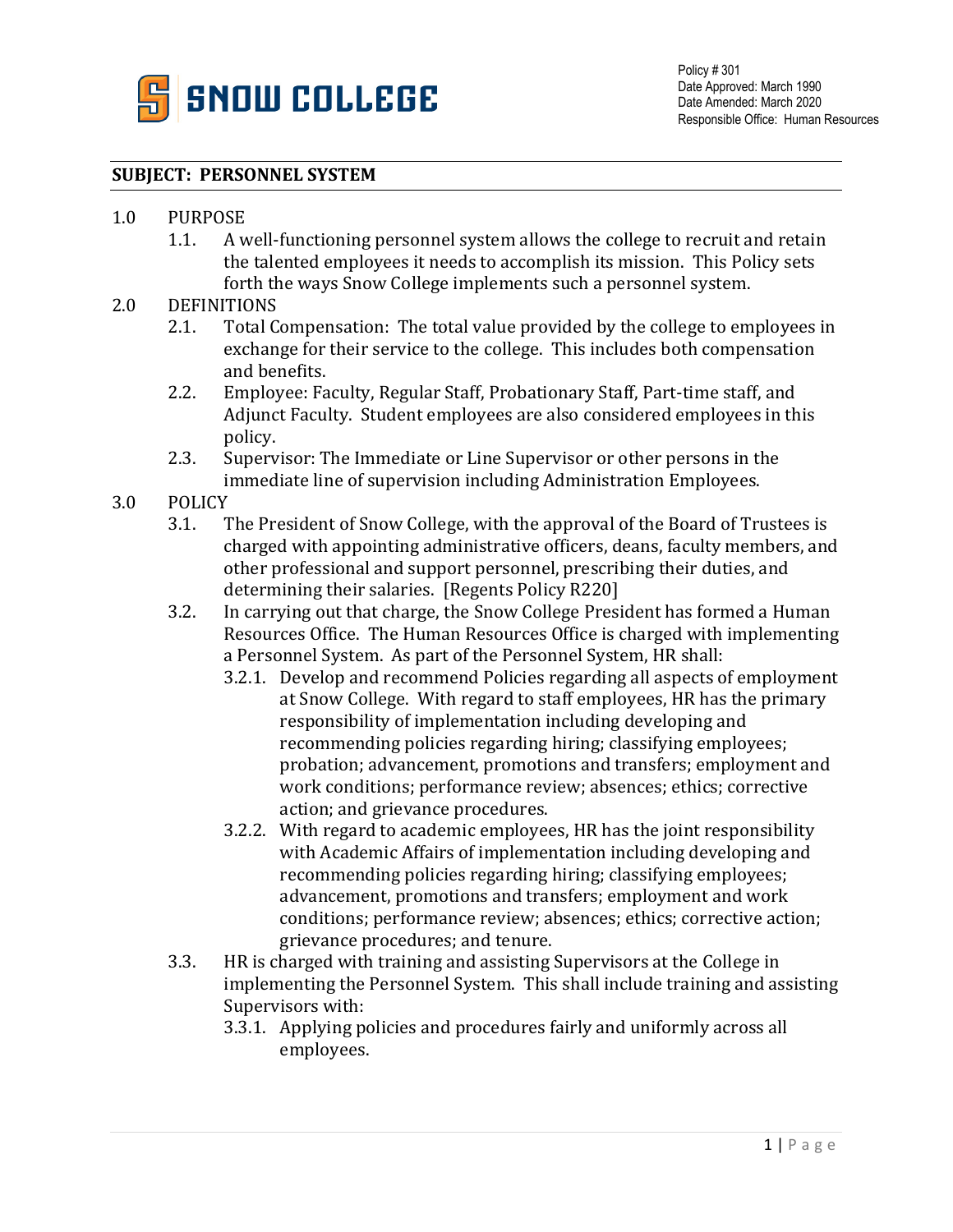

Policy # 301 Date Approved: March 1990 Date Amended: March 2020 Responsible Office: Human Resources

- 3.3.2. Developing and maintaining a work environment that is reasonably safe from physical hazards and unlawful harassment or discrimination.
- 3.3.3. Implementing reasonable accommodations granted by the College.
- 3.3.4. Training employees on relevant laws and college policies and procedures.
- 3.3.5. Training employees on their work duties.
- 3.3.6. Providing regular feedback to employees on their performance.
- 3.3.7. Administering corrective action, when necessary, in compliance with applicable laws and policy.
- 3.4. Among its other duties, HR shall take an active role in the following:
	- 3.4.1. Hiring new personnel. This shall include:<br>3.4.1.1. Developing policies and pro
		- Developing policies and procedures for fair and systematic recruitment of the best qualified employees.<br>3.4.1.2. Serving as an aid to search committees to help th
		- Serving as an aid to search committees to help the College hire qualified employees in accord with law, rules and regulations. An HR representative must be included on all search committees. The HR representative will oversee and coordinate the hiring process and maintain documents.
	- 3.4.2. Advising Supervisors and administrators on personnel related issues, including organization structure and change management.
	- 3.4.3. Administering campus-wide Total Compensation programs.<br>3.4.3.1. The pavroll office is responsible for processing
		- The payroll office is responsible for processing wage deductions, delivering pay to employees and disbursing funds to benefits vendors and state and federal tax authorities, as well as overseeing paid leave accrual and usage. Therefore, the HR office will work closely with the payroll office to ensure accurate information is conveyed.
			- 3.4.3.2. Since Total Compensation programs significantly impact the college budget, the budget office will be consulted in decisions regarding Total Compensation.
	- 3.4.4. Investigating complaints of misconduct and recommending corrective action when necessary.
	- 3.4.5. Maintaining accurate employee records.
	- 3.4.6. Acting as the college Equal Employment Opportunity office.
	- 3.4.7. Managing and approving disability accommodations for employees.
	- 3.4.8. Facilitating compliance training for employees.
	- 3.4.9. Administering Worker's Compensation and campus-wide safety programs.
	- 3.4.10. Performing other duties consistent with the mission of the Human Resources Office.
	- 3.4.11. Performing any other duties assigned by policy.